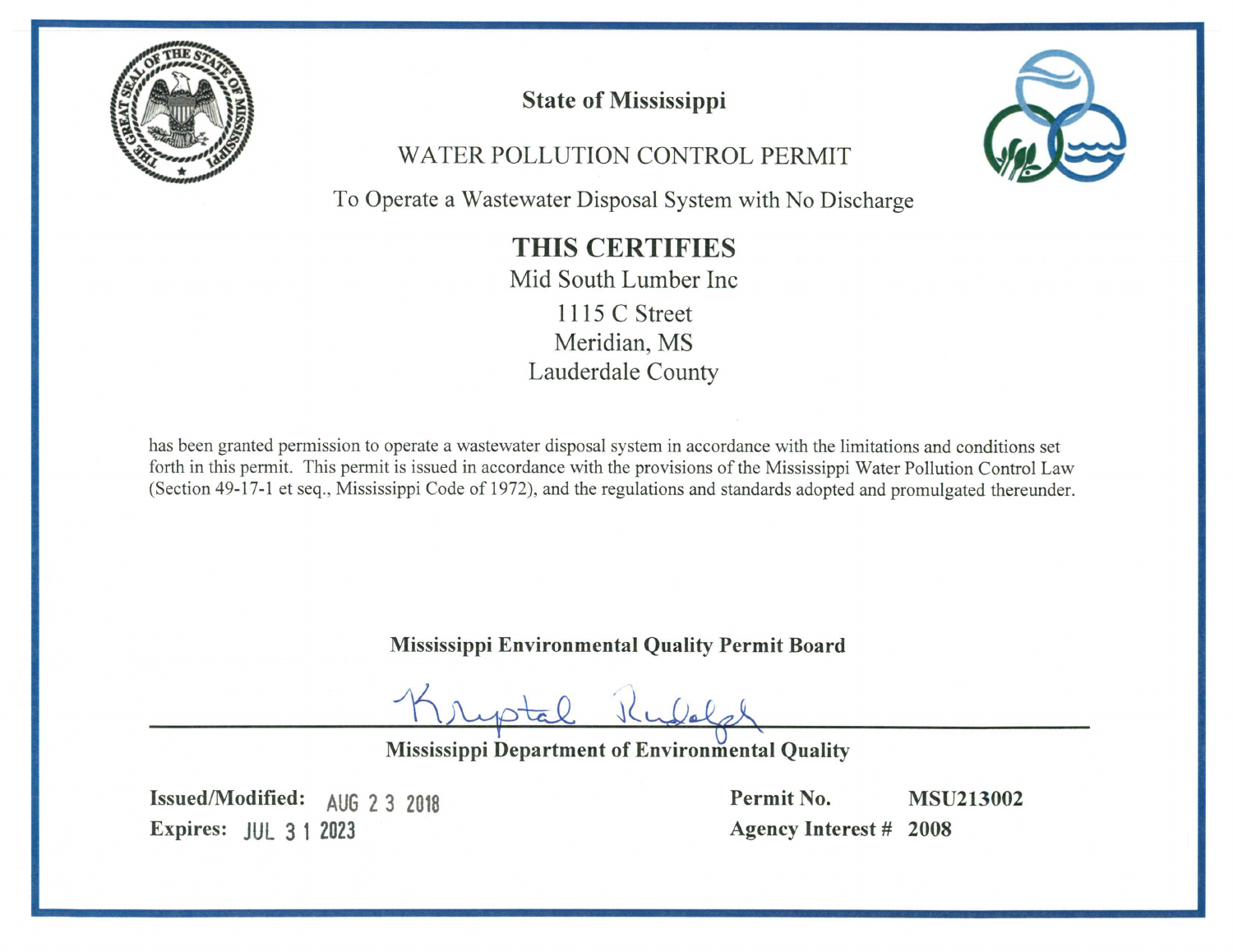## **Table of Contents**

Other Relevant Documents:

Cover Letter, Form 2-S, Drawing, misc data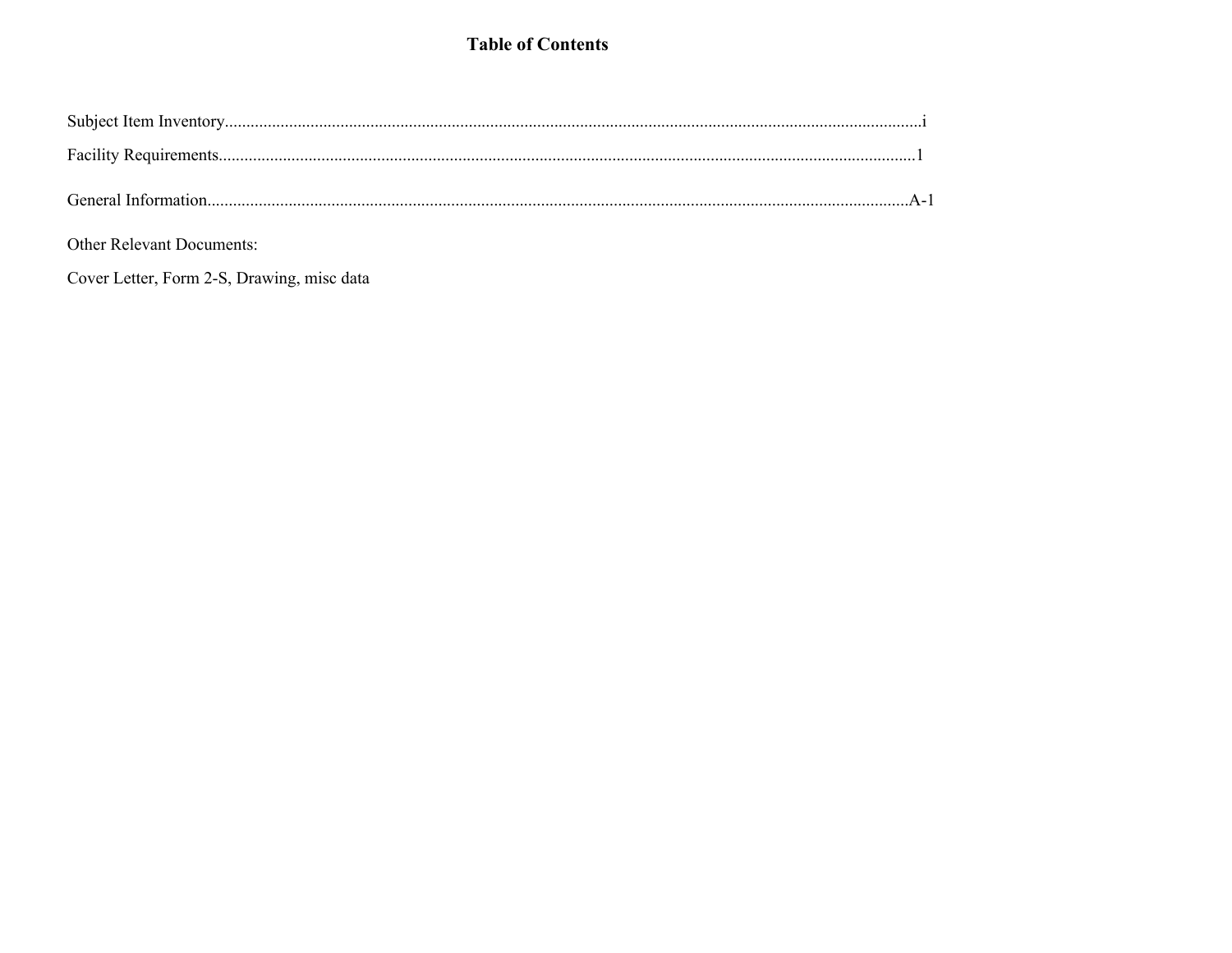Activity ID No.: PER20180001 Permit Number: MSU213002 Subject Item Inventory Mid South Lumber Inc

#### **Subject Item Inventory:**

| ID            | <b>Designation</b> | <b>Description</b>                                                    |
|---------------|--------------------|-----------------------------------------------------------------------|
| <b>AI2008</b> | 2008               | Lumber Mill                                                           |
| RPNT8         | 0000000008         | Evaporation of kiln condensate (if present) and kiln wash down water. |

| <b>KEY</b>                                   |                                   |
|----------------------------------------------|-----------------------------------|
| $ ACT = Activity$                            | $AI = Agency Interest$            |
| $AREA = Area$                                | $CONT = Control$ Device           |
| CAFO = Concentrated Animal Feeding Operation | $IA = Insignificant Activity$     |
| $EQPT = Equipment$                           | $MAFO = Animal Feeding Operation$ |
| $IMPD = Impoundment$                         | $PCS = PCs$                       |
| $RPNT = Release Point$                       | $TRMT = Treatment$                |
| $WDPT = Without$ Withdrawal Point            |                                   |
|                                              |                                   |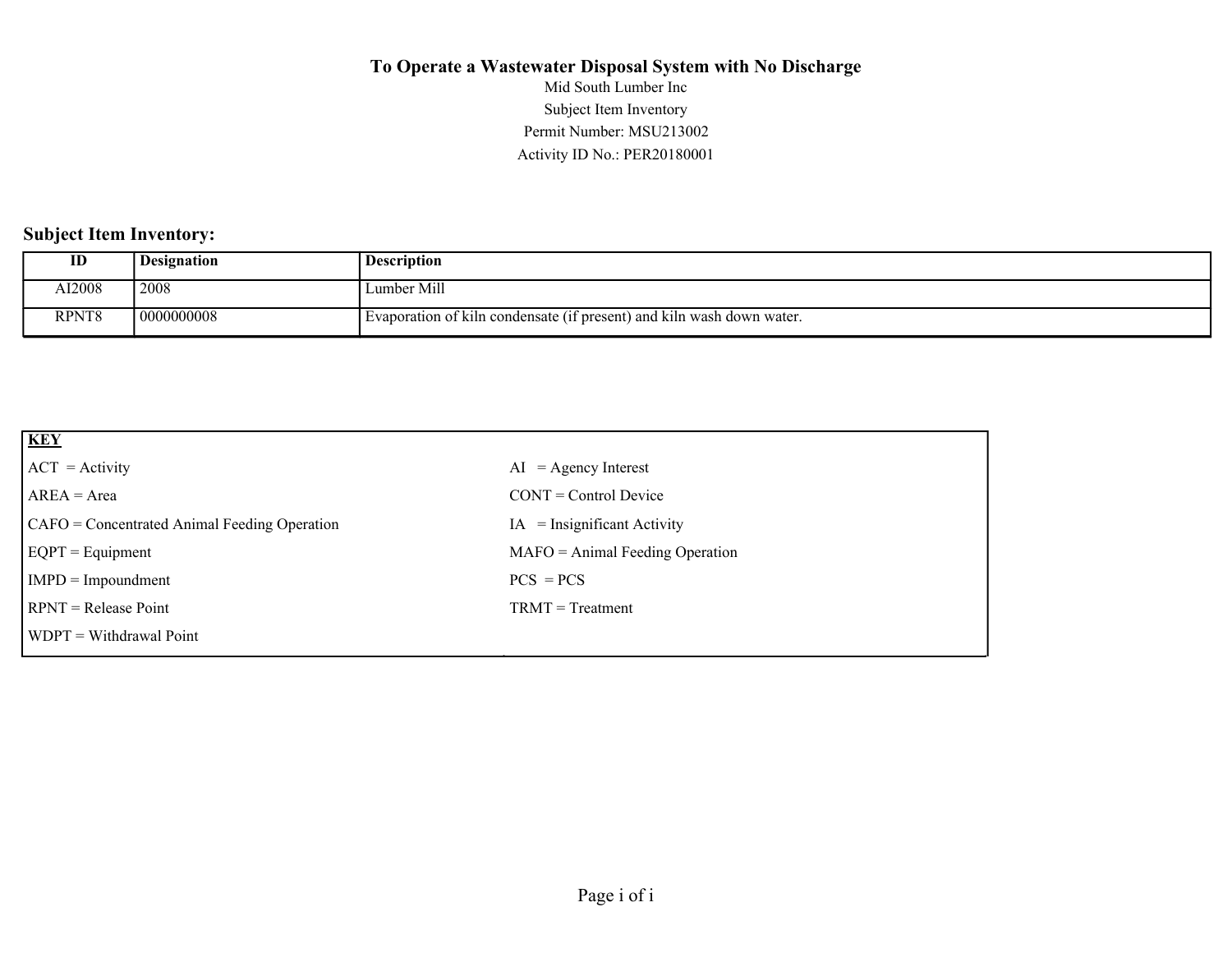Mid South Lumber Inc Facility Requirements Permit Number: MSU213002 Activity ID No.:PER20180001

#### **AI0000002008 (2008) Lumber Mill:**

## **Limitation Requirements:**

| Condition |           |                                                                                                                                                                                                                                                                                                                                                    |  |
|-----------|-----------|----------------------------------------------------------------------------------------------------------------------------------------------------------------------------------------------------------------------------------------------------------------------------------------------------------------------------------------------------|--|
| No.       | Parameter | Condition                                                                                                                                                                                                                                                                                                                                          |  |
| $L-1$     |           | Mid South Lumber will operate the no discharge system as follows:                                                                                                                                                                                                                                                                                  |  |
|           |           | (1) Collect any existing kiln condensate, or kiln washdown from the two dry kilns by gravity flow to the sump<br>(2) Pump the wastewater from the sump to the above ground storage tank<br>(3) Gravity feed the wastewater from the storage tank to the two troughs in the dry kilns to allow for evaporation. [11 Miss.]<br>Admin. Code Pt. 6, R. |  |

## **Record-Keeping Requirements:**

| Condition<br>No. | Condition                                                                                                                                                                                                                                                                                                                |
|------------------|--------------------------------------------------------------------------------------------------------------------------------------------------------------------------------------------------------------------------------------------------------------------------------------------------------------------------|
| $R-1$            | Recording of Results                                                                                                                                                                                                                                                                                                     |
|                  | For each measurement or sample taken pursuant to the requirements of this permit, the permittee shall maintain records of all information obtained from such<br>monitoring including:                                                                                                                                    |
|                  | (1) The exact place, date, and time of sampling;<br>(2) The dates the analyses were performed;<br>$(3)$ The person $(s)$ who performed the analyses;<br>(4) The analytical techniques, procedures or methods used; and<br>(5) The results of all required analyses. [11 Miss. Admin. Code Pt. 6, R. 1.1.4.A $(29)(a)$ .] |

Page 1 of 13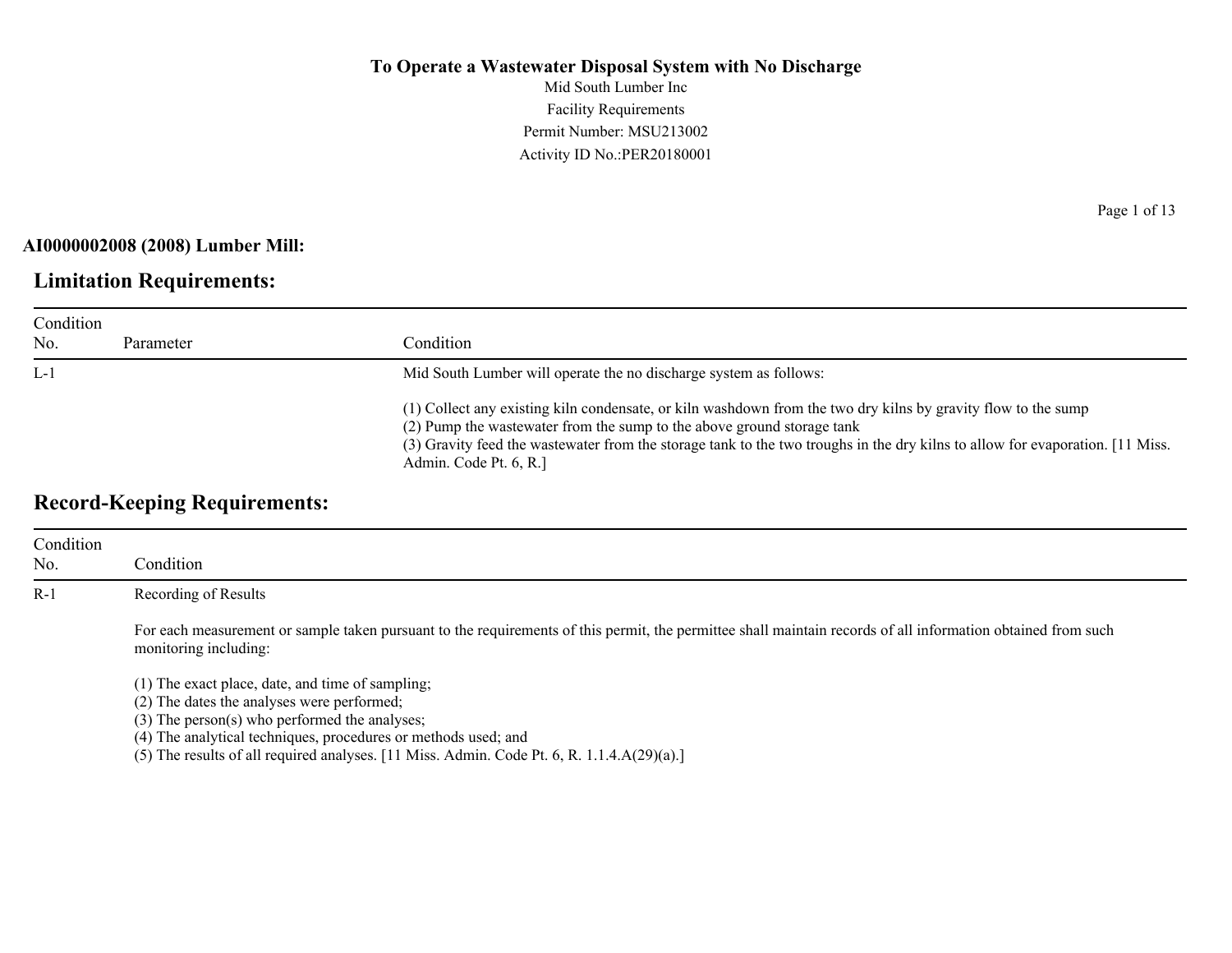Mid South Lumber Inc Facility Requirements Permit Number: MSU213002 Activity ID No.:PER20180001

#### **AI0000002008 (2008) Lumber Mill:**

#### **Submittal/Action Requirements:**

Condition No. Condition S-1 Reporting Requirements - Planned Changes The permittee shall give notice to the Permit Board as soon as possible of any planned physical alterations or additions, including but not limited to, a change of operation to the permitted facility. Notice is required in the circumstances that follow: (1) The alteration or addition to a permitted facility may meet one of the criteria for determining whether the facility is a new source in 40 CFR 122.29(b); or (2) The alteration or addition could significantly change the nature or increase the quantity of pollutants discharged. This notification applies to pollutants which are not subject to either effluent limitations in the permit or notification requirements under 40 CFR 122.42(a)(1). (3) The alteration or addition results in a significant change in the permittee's sludge use or disposal practices, and such alteration, addition, or change may justify the application of permit conditions that are different from or absent in the existing permit, including notification of additional use or disposal sites not reported during the permit application process or not reported pursuant to an approved land application plan. [11 Miss. Admin. Code Pt. 6, R. 1.1.4.A(15)(a).] S-2 Reporting Requirements - Anticipated Noncompliance The permittee shall give advance notice to the Permit Board of any planned changes in the permitted facility or activity which may result in noncompliance with permit requirements. [11 Miss. Admin. Code Pt. 6, R. 1.1.4.A(15)(b).] S-3 Noncompliance Notification - Twenty-Four Hour Reporting (1) The permittee shall report any noncompliance which may endanger health or the environment. Any information shall be provided orally within 24 hours from the time the permittee becomes aware of the circumstances. A written submission shall also be provided within 5 days of the time the permittee becomes aware of the circumstances. The written submission shall contain a description of the noncompliance and its cause; the period of noncompliance, including exact dates and times, and if the noncompliance has not been corrected, the anticipated time it is expected to continue; and steps taken or planned to reduce, eliminate, and/or prevent recurrence of the noncompliance.The Executive Director may waive the written report on a case-by-case basis for reports under this section if the oral report has been received within

24 hours. [11 Miss. Admin. Code Pt. 6, R. 1.1.4.A(29)(e).]

Page 2 of 13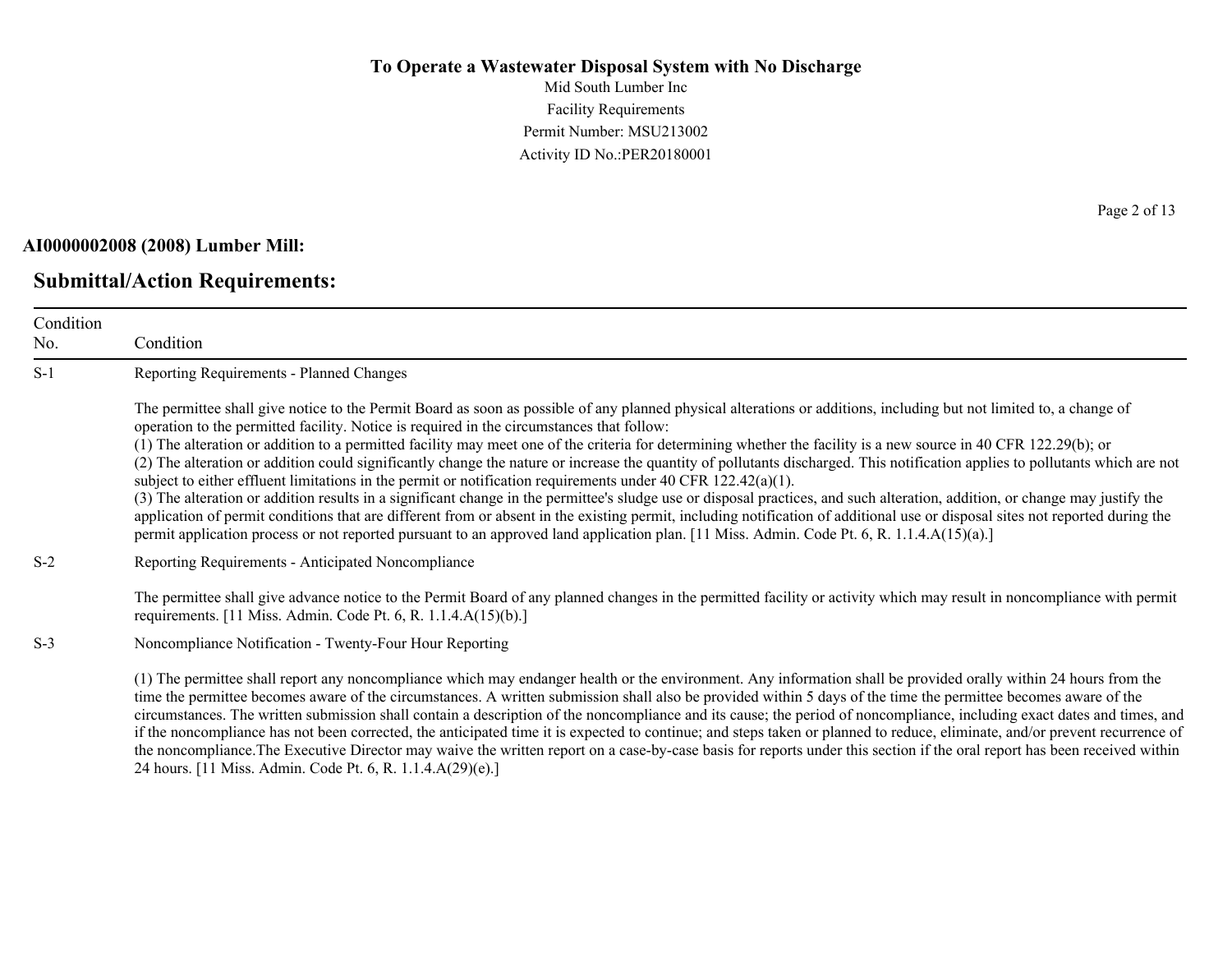Mid South Lumber Inc Facility Requirements Permit Number: MSU213002 Activity ID No.:PER20180001

#### **AI0000002008 (2008) Lumber Mill:**

## **Submittal/Action Requirements:**

Page 3 of 13

| Condition<br>No. | Condition                                                                                                                                                                                                                                                                                                                                                                                                                                              |
|------------------|--------------------------------------------------------------------------------------------------------------------------------------------------------------------------------------------------------------------------------------------------------------------------------------------------------------------------------------------------------------------------------------------------------------------------------------------------------|
| $S-4$            | Noncompliance Notification - Other Noncompliance                                                                                                                                                                                                                                                                                                                                                                                                       |
|                  | The permittee shall report all instances of noncompliance not reported under the twenty-four hour reporting requirements, at the time monitoring reports are submitted<br>or within 30 days from the end of the month in which the noncompliance occurs. The reports shall contain the same information as is required under the twenty-four<br>hour reporting requirements contained in this permit. [11 Miss. Admin. Code Pt. 6, R. 1.1.4.A(29)(f).] |
| $S-5$            | Noncompliance Notification - Other Information                                                                                                                                                                                                                                                                                                                                                                                                         |
|                  | Where the permittee becomes aware that it failed to submit any relevant facts in a permit application, or submitted incorrect information in a permit application or in any<br>report to the Permit Board, it shall promptly submit such facts or information. [11 Miss. Admin. Code Pt. 6, R. 1.1.4.A(29)(g).]                                                                                                                                        |
| $S-6$            | <b>Expiration of Permit</b>                                                                                                                                                                                                                                                                                                                                                                                                                            |
|                  | At least 180 days prior to the expiration date of this permit pursuant to the State law and regulation, the permittee who wishes to continue to operate under this permit<br>shall submit an application to the Permit Board for reissuance. The Permit Board may grant permission to submit an application later than this, but no later than the<br>expiration date of the permit. [11 Miss. Admin. Code Pt. 6, R. 1.1.5.B(1).]                      |

### **Narrative Requirements:**

## **Definitions:**

| Condition<br>No. | Condition                                                                                                                                                                          |
|------------------|------------------------------------------------------------------------------------------------------------------------------------------------------------------------------------|
| $T-1$            | Definitions: General                                                                                                                                                               |
|                  | The permittee shall refer to 11 Miss. Admin. Code Pt. 6, R. 1.1.1.A. for definitions of any permit term not specified in this permit. [11 Miss. Admin. Code Pt. 6, R.<br>1.1.1.A.] |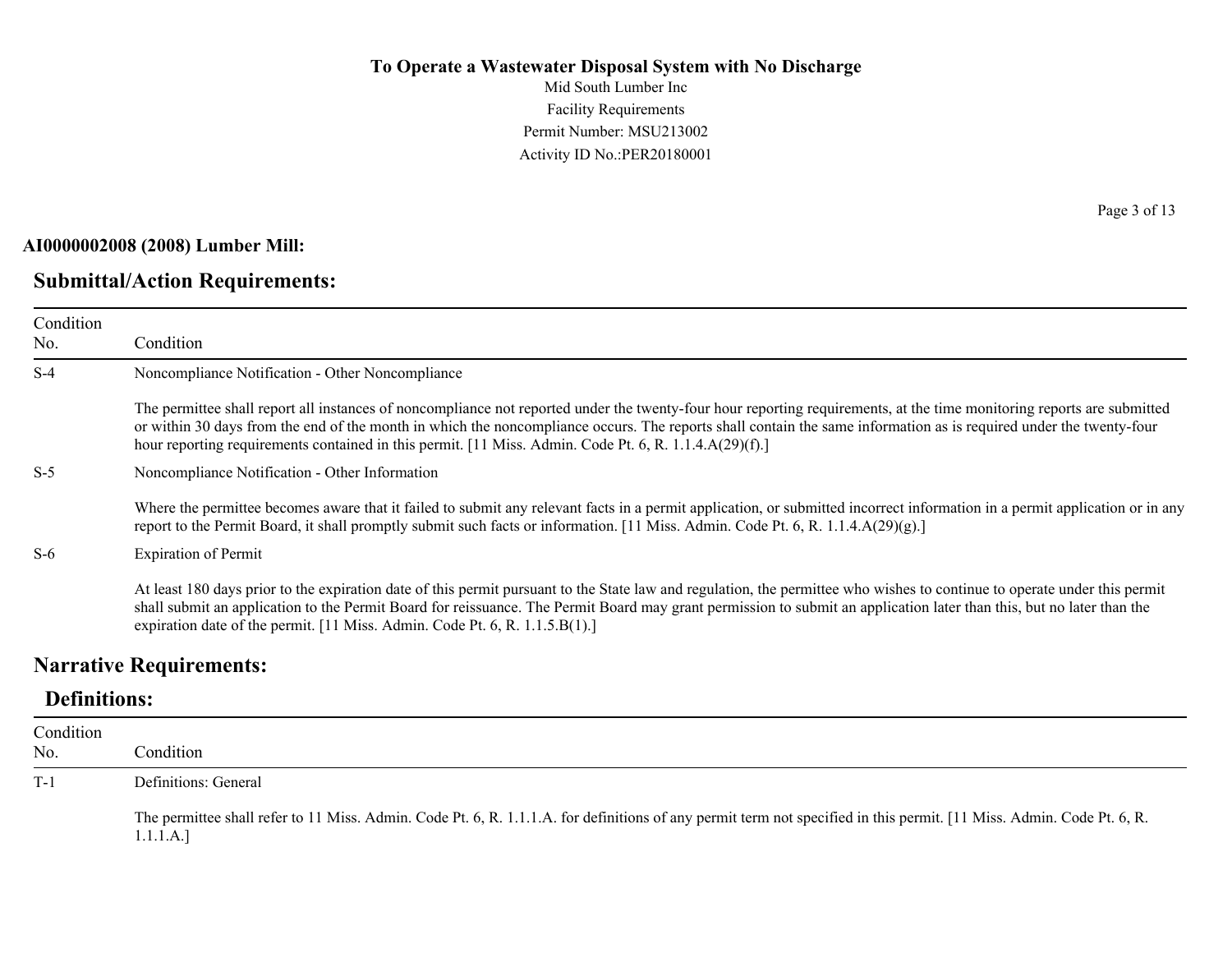Mid South Lumber Inc Facility Requirements Permit Number: MSU213002 Activity ID No.:PER20180001

#### **AI0000002008 (2008) Lumber Mill:**

## **Narrative Requirements:**

Page 4 of 13

| Condition<br>No. | Condition                                                                                                                                                                                                                                                                                                                                                                                                                                                                                                                                                                                |
|------------------|------------------------------------------------------------------------------------------------------------------------------------------------------------------------------------------------------------------------------------------------------------------------------------------------------------------------------------------------------------------------------------------------------------------------------------------------------------------------------------------------------------------------------------------------------------------------------------------|
| $T-2$            | No Discharge of Wastewater to Surface Water                                                                                                                                                                                                                                                                                                                                                                                                                                                                                                                                              |
|                  | The discharge of any wastewater from this facility to the waters of the State of Mississippi shall constitute a violation of this permit, except as provided in the Bypassing<br>conditions of this permit, or as authorized under separate permit pursuant to Section 402 of the Federal Water Pollution Control Act. [11 Miss. Admin. Code Pt. 6, R.<br>1.1.1.B.]                                                                                                                                                                                                                      |
| $T-3$            | Representative Sampling                                                                                                                                                                                                                                                                                                                                                                                                                                                                                                                                                                  |
|                  | Samples and measurements taken as required herein shall be representative of the volume and nature of the monitored wastewater. [11 Miss. Admin. Code Pt. 6, R.<br>1.1.4.A(28)(e).                                                                                                                                                                                                                                                                                                                                                                                                       |
| $T-4$            | <b>Test Procedures</b>                                                                                                                                                                                                                                                                                                                                                                                                                                                                                                                                                                   |
|                  | Test procedures for the analysis of pollutants shall include those set forth in 40 CFR 136 or alternative procedures approved and/or promulgated by EPA. [11 Miss.]<br>Admin. Code Pt. 6, R. 1.1.4.A(30).]                                                                                                                                                                                                                                                                                                                                                                               |
| $T-5$            | <b>Records Retention</b>                                                                                                                                                                                                                                                                                                                                                                                                                                                                                                                                                                 |
|                  | All records and results of monitoring activities required by this permit, including calibration and maintenance records, shall be retained by the permittee for a minimum<br>of three (3) years, unless otherwise required or extended by the Permit Board, copies of which shall be furnished to the Department upon request. [11 Miss. Admin.<br>Code Pt. 6, R. 1.1.4.A(29)(a).]                                                                                                                                                                                                       |
| $T-6$            | <b>Falsifying Reports</b>                                                                                                                                                                                                                                                                                                                                                                                                                                                                                                                                                                |
|                  | Any permittee who falsifies, tampers with, or knowingly renders inaccurate any monitoring device or method required by the Permit Board to be maintained as a<br>condition in a permit, or who alters or falsifies the results obtained by such devices or methods and/or any written report required by or in response to a permit condition,<br>shall be deemed to have violated a permit condition and shall be subject to the penalties provided for a violation of a permit condition pursuant to Section 49-17-43 of<br>the Code. [11 Miss. Admin. Code Pt. 6, R. 1.1.4.A(29)(d).] |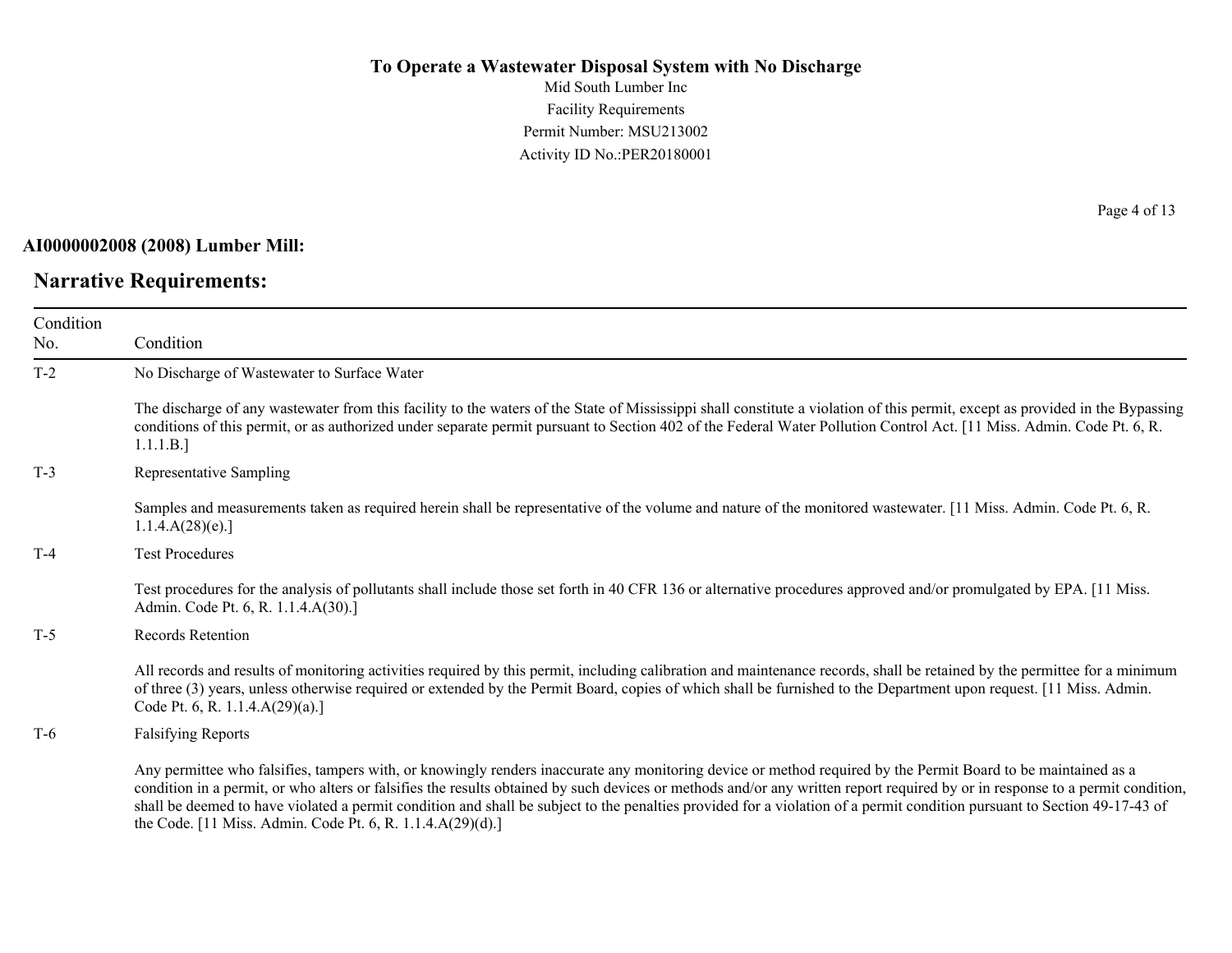Mid South Lumber Inc Facility Requirements Permit Number: MSU213002 Activity ID No.:PER20180001

#### **AI0000002008 (2008) Lumber Mill:**

## **Narrative Requirements:**

Page 5 of 13

| Condition<br>No. | Condition                                                                                                                                                                                                                                                                                                                                                                                                                                                                                                                                                                                                                                                                                                                                                                                                                                                                                                                 |
|------------------|---------------------------------------------------------------------------------------------------------------------------------------------------------------------------------------------------------------------------------------------------------------------------------------------------------------------------------------------------------------------------------------------------------------------------------------------------------------------------------------------------------------------------------------------------------------------------------------------------------------------------------------------------------------------------------------------------------------------------------------------------------------------------------------------------------------------------------------------------------------------------------------------------------------------------|
| $T-7$            | Facility Expansion and/or Modification                                                                                                                                                                                                                                                                                                                                                                                                                                                                                                                                                                                                                                                                                                                                                                                                                                                                                    |
|                  | Any facility expansion, production increases, process modifications, changes in discharge volume or location or other changes in operations or conditions of the<br>permittee which may result in a new or increased discharge of waste, shall be reported to the Permit Board by submission of a new application for a permit pursuant to<br>11 Miss. Admin. Code Pt. 6, R. 1.1.2.A. of the Mississippi Wastewater Regulations, or if the discharge does not violate effluent limitations specified in the permit, by<br>submitting to the Permit Board a notice of a new or increased discharge. [11 Miss. Admin. Code Pt. 6, R. 1.1.2.A.]                                                                                                                                                                                                                                                                              |
| $T-8$            | Duty to Comply                                                                                                                                                                                                                                                                                                                                                                                                                                                                                                                                                                                                                                                                                                                                                                                                                                                                                                            |
|                  | The permittee must comply with all conditions of this permit. Any permit noncompliance constitutes a violation of the Clean Water Act and is grounds for enforcement<br>action; for permit termination, revocation and reissuance, or modification; or denial of a permit renewal application. [11 Miss. Admin. Code Pt. 6, R. 1.1.4.A(2).]                                                                                                                                                                                                                                                                                                                                                                                                                                                                                                                                                                               |
| $T-9$            | Proper Operation, Maintenance and Replacement                                                                                                                                                                                                                                                                                                                                                                                                                                                                                                                                                                                                                                                                                                                                                                                                                                                                             |
|                  | The permittee shall at all times properly operate, maintain, and when necessary, promptly replace all facilities and systems of collection, treatment and control (and<br>related appurtenances) which are installed or used by the permittee to achieve compliance with the conditions of this permit. Proper operation and maintenance includes<br>adequate laboratory controls and appropriate quality assurance procedures. Proper replacement includes maintaining an adequate inventory of replacement equipment<br>and parts for prompt replacement when necessary to maintain continuous collection and treatment of wastewater. This provision requires the operation of back-up or<br>auxiliary facilities or similar systems that are installed by a permittee only when the operation is necessary to achieve compliance with the conditions of the permit. [11]<br>Miss. Admin. Code Pt. 6, R. 1.1.4.A(18).] |
| $T-10$           | Duty to Mitigate                                                                                                                                                                                                                                                                                                                                                                                                                                                                                                                                                                                                                                                                                                                                                                                                                                                                                                          |
|                  | The permittee shall take all reasonable steps to minimize or prevent any discharge or sludge use or disposal in violation of the permit that has a reasonable likelihood of                                                                                                                                                                                                                                                                                                                                                                                                                                                                                                                                                                                                                                                                                                                                               |

adversely affecting human health or the environment. [11 Miss. Admin. Code Pt. 6, R. 1.1.4.A(19).]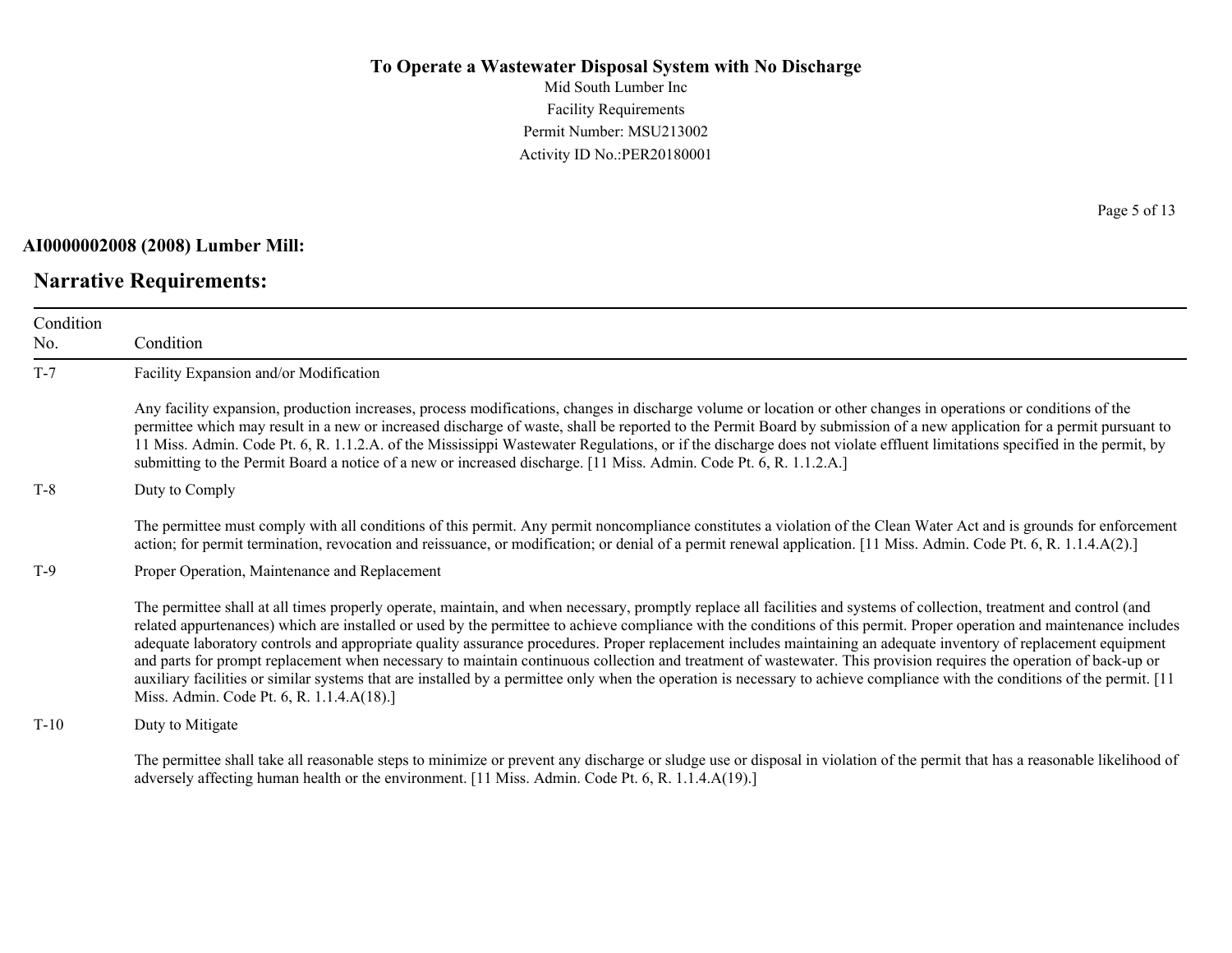Mid South Lumber Inc Facility Requirements Permit Number: MSU213002 Activity ID No.:PER20180001

#### **AI0000002008 (2008) Lumber Mill:**

## **Narrative Requirements:**

Page 6 of 13

| Condition<br>No. | Condition                                                                                                                                                                                                                                                                                                                                                                                                                                                                                                                                                                                                                                                                                                                                                                                                          |
|------------------|--------------------------------------------------------------------------------------------------------------------------------------------------------------------------------------------------------------------------------------------------------------------------------------------------------------------------------------------------------------------------------------------------------------------------------------------------------------------------------------------------------------------------------------------------------------------------------------------------------------------------------------------------------------------------------------------------------------------------------------------------------------------------------------------------------------------|
| $T-11$           | Bypassing - Definitions                                                                                                                                                                                                                                                                                                                                                                                                                                                                                                                                                                                                                                                                                                                                                                                            |
|                  | "Bypass" means the intentional diversion of waste streams from any portion of a treatment facility.                                                                                                                                                                                                                                                                                                                                                                                                                                                                                                                                                                                                                                                                                                                |
|                  | "Severe property damage" means substantial physical damage to property, damage to the treatment facilities which causes them to become inoperable, or substantial and<br>permanent loss of natural resources which can reasonably be expected to occur in the absence of a bypass. Severe property damage does not mean economic loss caused<br>by delays in production. [11 Miss. Admin. Code Pt. 6, R. 1.1.4.A(20).]                                                                                                                                                                                                                                                                                                                                                                                             |
| $T-12$           | <b>Bypassing -Notice</b>                                                                                                                                                                                                                                                                                                                                                                                                                                                                                                                                                                                                                                                                                                                                                                                           |
|                  | Anticipated bypass-<br>If the permittee knows in advance of the need for a bypass, it shall submit prior notice, if possible at least ten days before the date of the bypass.                                                                                                                                                                                                                                                                                                                                                                                                                                                                                                                                                                                                                                      |
|                  | Unanticipated bypass-<br>The permittee shall submit notice of an unanticipated bypass as required by the twenty-four hour reporting requirements set forth in this permit. [11 Miss. Admin. Code<br>Pt. 6, R. $1.1.4.A(20).$                                                                                                                                                                                                                                                                                                                                                                                                                                                                                                                                                                                       |
| $T-13$           | Bypassing-Prohibition of Bypass                                                                                                                                                                                                                                                                                                                                                                                                                                                                                                                                                                                                                                                                                                                                                                                    |
|                  | (1) Bypass is prohibited, and the Commission may take enforcement action against a permittee unless:<br>(i) Bypass was unavoidable to prevent loss of life, personal injury, or sever property damage.<br>(ii) There was no feasible alternatives to the bypass, such as the use of auxiliary treatment facilities, retention of untreated wastes, or maintenance during normal periods<br>of equipment downtime. This condition is not satisfied if adequate back-up equipment should have been installed in the exercise of reasonable engineering judgement to<br>prevent a bypass which occurred during normal periods of equipment downtime or preventative maintenance; and<br>(iii) The permittee submitted notices as required under the Twenty-Four Hour reporting requirements set forth in this permit. |
|                  | (2) The Commission may approve an anticipated bypass, after considering its adverse affects, if the Commission determines that it will meet the three conditions listed                                                                                                                                                                                                                                                                                                                                                                                                                                                                                                                                                                                                                                            |

above in paragraph (1) of this permit condition. [11 Miss. Admin. Code Pt. 6, R. 1.1.4.A(20).]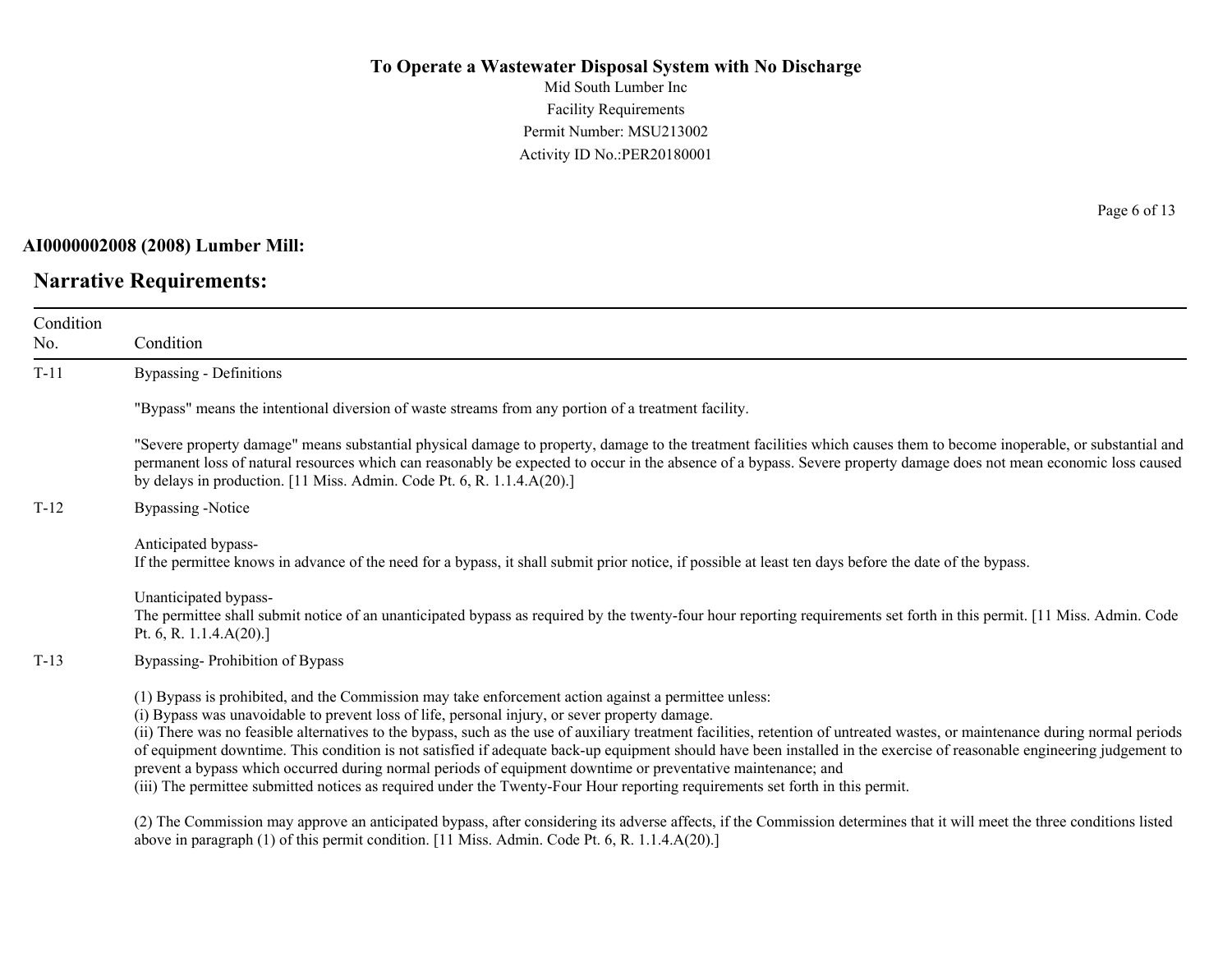Mid South Lumber Inc Facility Requirements Permit Number: MSU213002 Activity ID No.:PER20180001

#### **AI0000002008 (2008) Lumber Mill:**

## **Narrative Requirements:**

Page 7 of 13

| Condition |                                                                                                                                                                                                                                                                                                                                                                                                                                                                                                                                                                                                                                            |
|-----------|--------------------------------------------------------------------------------------------------------------------------------------------------------------------------------------------------------------------------------------------------------------------------------------------------------------------------------------------------------------------------------------------------------------------------------------------------------------------------------------------------------------------------------------------------------------------------------------------------------------------------------------------|
| No.       | Condition                                                                                                                                                                                                                                                                                                                                                                                                                                                                                                                                                                                                                                  |
| $T-14$    | <b>Removed Substances</b>                                                                                                                                                                                                                                                                                                                                                                                                                                                                                                                                                                                                                  |
|           | Solids, sludges, filter backwash, or other residuals removed in the course of treatment or control of wastewater shall be disposed of in a manner such as to prevent such<br>materials from entering State waters and in a manner consistent with the Mississippi Solid Waste Disposal Act, the Federal Resource Conservation and Recovery Act,<br>and the Mississippi Water Pollution Control Act. [11 Miss. Admin. Code Pt. 6, R. 1.1.4.A(21).]                                                                                                                                                                                          |
| $T-15$    | Power Failures                                                                                                                                                                                                                                                                                                                                                                                                                                                                                                                                                                                                                             |
|           | If electric power is required, in order to maintain compliance with the conditions and prohibitions of the permit, the permittee shall either:                                                                                                                                                                                                                                                                                                                                                                                                                                                                                             |
|           | (1) Provide an alternative power source to operate the wastewater control facilities; or, if such alternative power source is not in existence, and no date for its<br>implementation appears in the permit,                                                                                                                                                                                                                                                                                                                                                                                                                               |
|           | (2) Halt, reduce, or otherwise control production and/or all wastewater flows upon reduction, loss, or failure of the primary source of power to the wastewater control<br>facilities. [11 Miss. Admin. Code Pt. 6, R. 1.1.4.A(22).]                                                                                                                                                                                                                                                                                                                                                                                                       |
| $T-16$    | Inspection and Entry                                                                                                                                                                                                                                                                                                                                                                                                                                                                                                                                                                                                                       |
|           | The permittee shall allow any authorized Commission representative to enter the permittee's premises at any reasonable time, to have access to and copy any applicable<br>records, to inspect process facilities, treatment works, monitoring methods or equipment or to take samples, as authorized by Section 49-17-21 of the Code. In the event<br>of investigation during an emergency response action, a reasonable time shall be any time of the day or night. Follow-up investigations subsequent to the conclusion of<br>the emergency event shall be conducted at reasonable times. [11 Miss. Admin. Code Pt. 6, R. 1.1.4.A(17).] |
| $T-17$    | Transfer of Ownership or Control                                                                                                                                                                                                                                                                                                                                                                                                                                                                                                                                                                                                           |
|           | This permit is not transferable to any person without proper modification of this permit following procedures found in 11 Miss. Admin. Code Pt. 6, R.1.1.5.C. [11 Miss.<br>Admin. Code Pt. 6, R. 1.1.5.C.]                                                                                                                                                                                                                                                                                                                                                                                                                                 |
| $T-18$    | <b>Signatory Requirements</b>                                                                                                                                                                                                                                                                                                                                                                                                                                                                                                                                                                                                              |
|           | All applications, reports, or information submitted to the Permit Board shall be signed and certified. [11 Miss. Admin. Code Pt. 6, R. 1.1.2.C.]                                                                                                                                                                                                                                                                                                                                                                                                                                                                                           |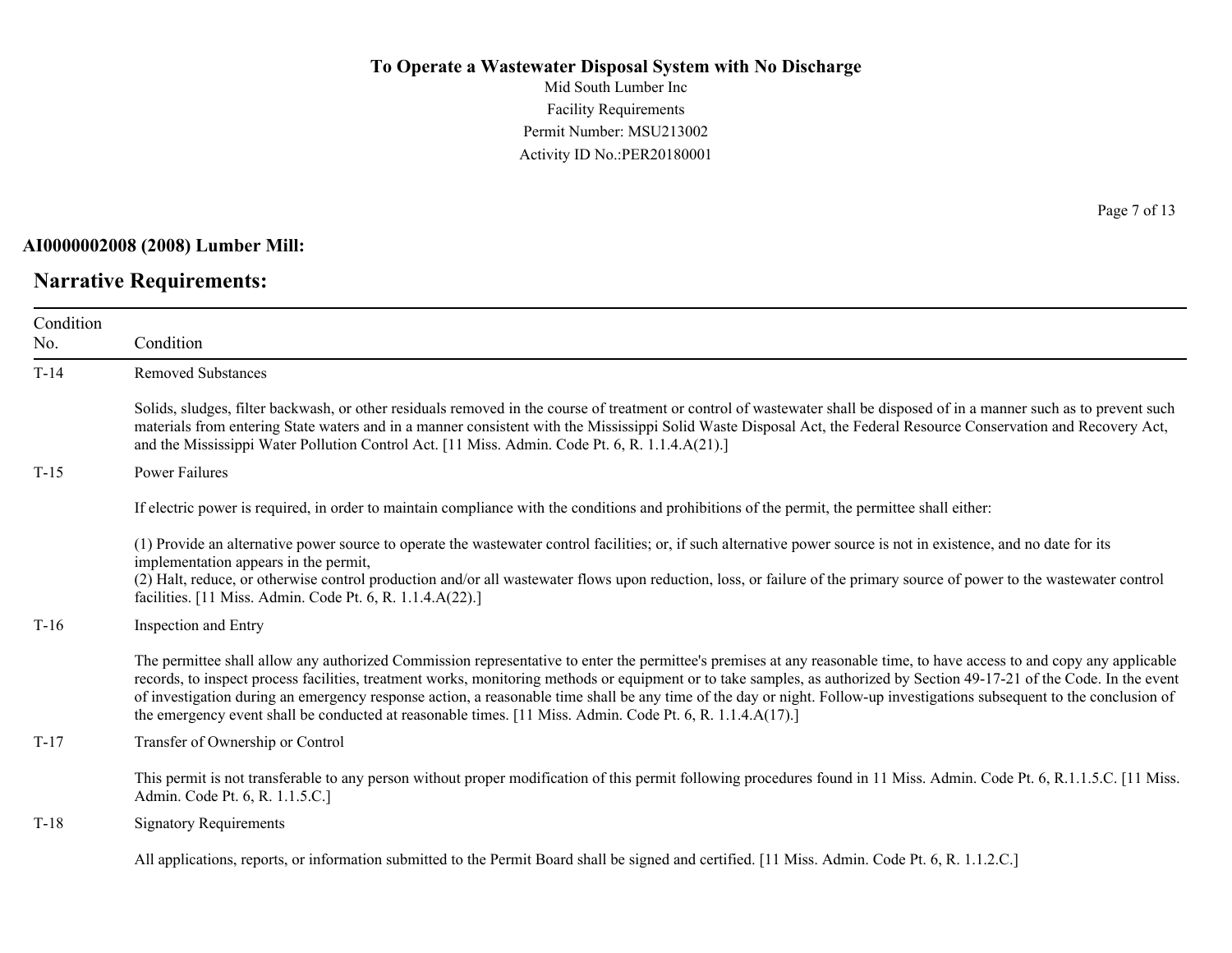Mid South Lumber Inc Facility Requirements Permit Number: MSU213002 Activity ID No.:PER20180001

#### **AI0000002008 (2008) Lumber Mill:**

## **Narrative Requirements:**

Page 8 of 13

| Condition<br>No. | Condition                                                                                                                                                                                                                                                                                                                                                                                                                                                                                                                                                                                                                                                                                                                                                                                                                                                                                                                                                                                                                                                                                                                                   |
|------------------|---------------------------------------------------------------------------------------------------------------------------------------------------------------------------------------------------------------------------------------------------------------------------------------------------------------------------------------------------------------------------------------------------------------------------------------------------------------------------------------------------------------------------------------------------------------------------------------------------------------------------------------------------------------------------------------------------------------------------------------------------------------------------------------------------------------------------------------------------------------------------------------------------------------------------------------------------------------------------------------------------------------------------------------------------------------------------------------------------------------------------------------------|
| $T-19$           | <b>Signatory Requirements - Application Signatures</b>                                                                                                                                                                                                                                                                                                                                                                                                                                                                                                                                                                                                                                                                                                                                                                                                                                                                                                                                                                                                                                                                                      |
|                  | All permit applications shall be signed as follows:                                                                                                                                                                                                                                                                                                                                                                                                                                                                                                                                                                                                                                                                                                                                                                                                                                                                                                                                                                                                                                                                                         |
|                  | (1) For a corporation: by a responsible corporate officer. For the purpose of this Section, a responsible corporate officer means: (i) a president, secretary, treasurer or<br>vice president of the corporation in charge of a principal business function, or any other person who performs similar policy - or decision-making function for the<br>corporation, or (ii) the manager of one or more manufacturing, production, or operating facilities provided the manager is authorized to make management decisions<br>which govern the operation of the regarded facility including having the explicit or implicit duty of making major capital investment recommendations and initiating and<br>directing other comprehensive measures to assure the long term environmental compliance with environmental laws and regulations; the manager can ensure that<br>necessary systems are established or actions taken to gather complete and accurate information for permit application requirements; and where authority to sign<br>documents has been assigned or delegated to the manager in accordance with corporate procedures. |
|                  | (2) For a partnership or sole proprietorship: by a general partner or the proprietor, respectively; or                                                                                                                                                                                                                                                                                                                                                                                                                                                                                                                                                                                                                                                                                                                                                                                                                                                                                                                                                                                                                                      |
|                  | (3) For a municipality, State, Federal, or other public agency: by either a principal executive officer or ranking elected official. [11 Miss. Admin. Code Pt. 6, R. 1.1.2.C.]                                                                                                                                                                                                                                                                                                                                                                                                                                                                                                                                                                                                                                                                                                                                                                                                                                                                                                                                                              |
| $T-20$           | Signatory Requirements - Reports and Other Information                                                                                                                                                                                                                                                                                                                                                                                                                                                                                                                                                                                                                                                                                                                                                                                                                                                                                                                                                                                                                                                                                      |
|                  | All reports required by the permit and other information requested by the Permit Board shall be signed by a person described by the application signature requirements<br>in this permit or by a duly authorized representative of that person. A person is a duly authorized representative only if:                                                                                                                                                                                                                                                                                                                                                                                                                                                                                                                                                                                                                                                                                                                                                                                                                                       |
|                  | (1) The authorization is made in writing by a person described by the application signature requirements;<br>(2) The authorization specifies either an individual or a position having responsibility for the overall operation of the regulated facility or activity, such as the position of<br>plant manager, operator of a well or a well field, superintendent, position having overall responsibility for environmental matters for the company. (A duly authorized<br>representative may thus be either a named individual or any individual occupying a named position.); and                                                                                                                                                                                                                                                                                                                                                                                                                                                                                                                                                       |

(3) The written authorization is submitted to the Permit Board. [11 Miss. Admin. Code Pt. 6, R. 1.1.2.C.]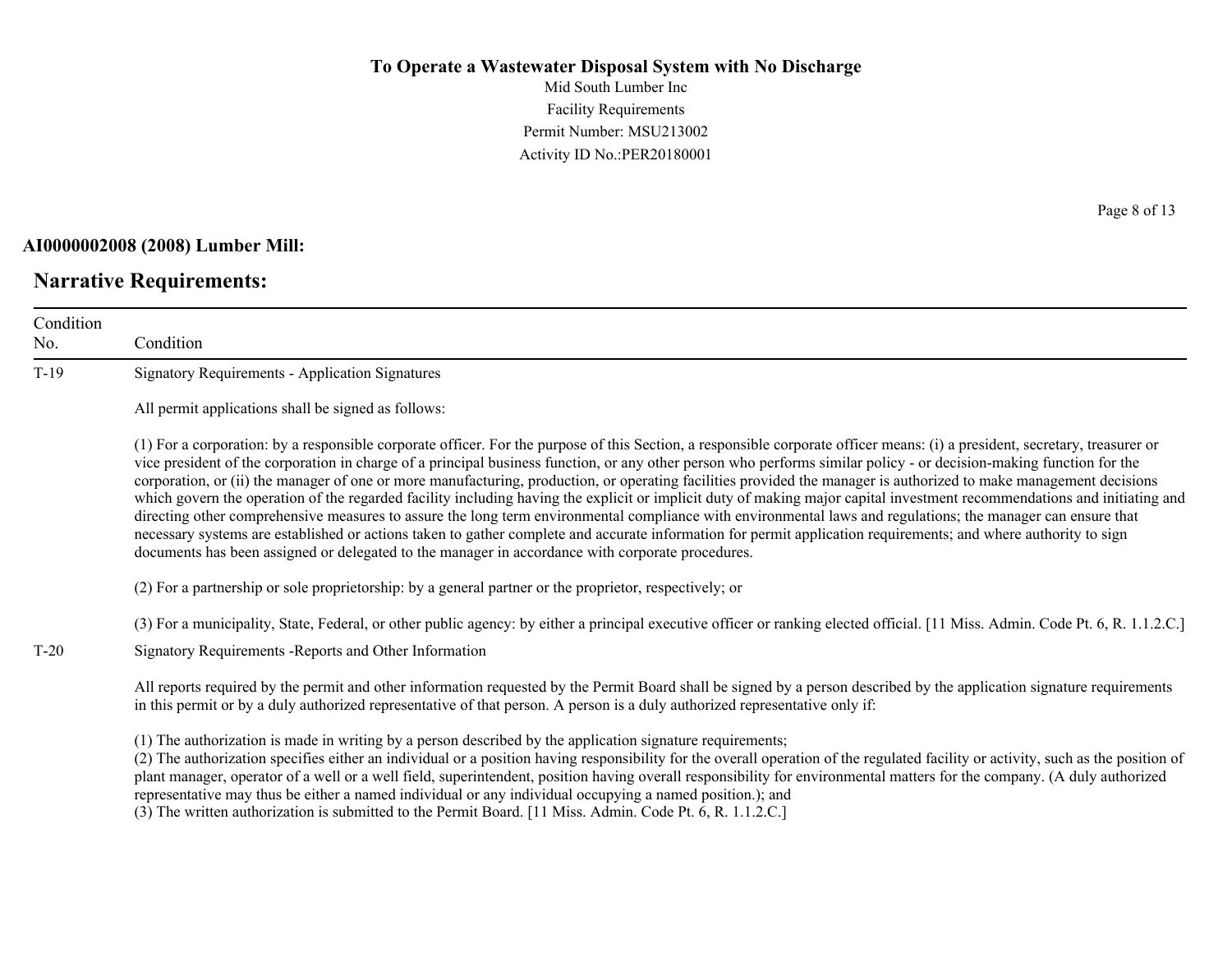Mid South Lumber Inc Facility Requirements Permit Number: MSU213002 Activity ID No.:PER20180001

#### **AI0000002008 (2008) Lumber Mill:**

## **Narrative Requirements:**

Page 9 of 13

| Condition<br>No. | Condition                                                                                                                                                                                                                                                                                                                                                                                                                                                                                                                                                                                                                                                                                                                |
|------------------|--------------------------------------------------------------------------------------------------------------------------------------------------------------------------------------------------------------------------------------------------------------------------------------------------------------------------------------------------------------------------------------------------------------------------------------------------------------------------------------------------------------------------------------------------------------------------------------------------------------------------------------------------------------------------------------------------------------------------|
| $T-21$           | Signatory Requirements - Changes to Authorization                                                                                                                                                                                                                                                                                                                                                                                                                                                                                                                                                                                                                                                                        |
|                  | If an authorization under the signatory requirements of this permit is no longer accurate because a different individual or position has responsibility for the overall<br>operation of the facility, a new authorization satisfying the signatory requirements of this permit must be submitted to the Permit Board prior to or together with any<br>reports, information, or applications. [11 Miss. Admin. Code Pt. 6, R. 1.1.2.C.]                                                                                                                                                                                                                                                                                   |
| $T-22$           | Signatory Requirements - Certification                                                                                                                                                                                                                                                                                                                                                                                                                                                                                                                                                                                                                                                                                   |
|                  | Any person signing a document under the signatory requirements stated in this permit shall make the following certification:                                                                                                                                                                                                                                                                                                                                                                                                                                                                                                                                                                                             |
|                  | "I certify under penalty of law that this document and all attachments were prepared under the direction or supervision in accordance with a system designed to assure<br>that qualified personnel properly gather and evaluate the information submitted. Based on my inquiry of the person or persons who manage the system, or those persons<br>directly responsible for gathering the information, the information submitted is, to the best of my knowledge and belief, true, accurate, and complete. I am aware that<br>there are significant penalties for submitting false information, including the possibility of fine and imprisonment for knowing violations." [11 Miss. Admin. Code Pt. 6,<br>R. 1.1.2.C.] |
| $T-23$           | Availability of Records                                                                                                                                                                                                                                                                                                                                                                                                                                                                                                                                                                                                                                                                                                  |
|                  | Except for information deemed to be confidential under the Mississippi Code Ann. 49-17-39 and 40 CFR 123.41, file information relating to this permit shall be made<br>available for public inspection and copying during normal business hours at the office of the Department of Environmental Quality in Jackson, Mississippi. Written<br>request must be provided in accordance with policies developed by the Commission and must state, specifically, records proposed for review, date proposed for review<br>and copying requirements. [11 Miss. Admin. Code Pt. 6, R. 1.1.3.E.]                                                                                                                                 |
| $T-24$           | Duty to Provide Information                                                                                                                                                                                                                                                                                                                                                                                                                                                                                                                                                                                                                                                                                              |
|                  | The permittee shall furnish to the Permit Board within a reasonable time any relevant information which the Permit Board may request to determine whether cause<br>exists for modifying, revoking and reissuing, or terminating the permit, or to determine compliance with the permit. The permittee shall also furnish to the Permit Board<br>upon request, copies of records required to be kept by the permit. [11 Miss. Admin. Code Pt. 6, R. 1.1.4.A(16).]                                                                                                                                                                                                                                                         |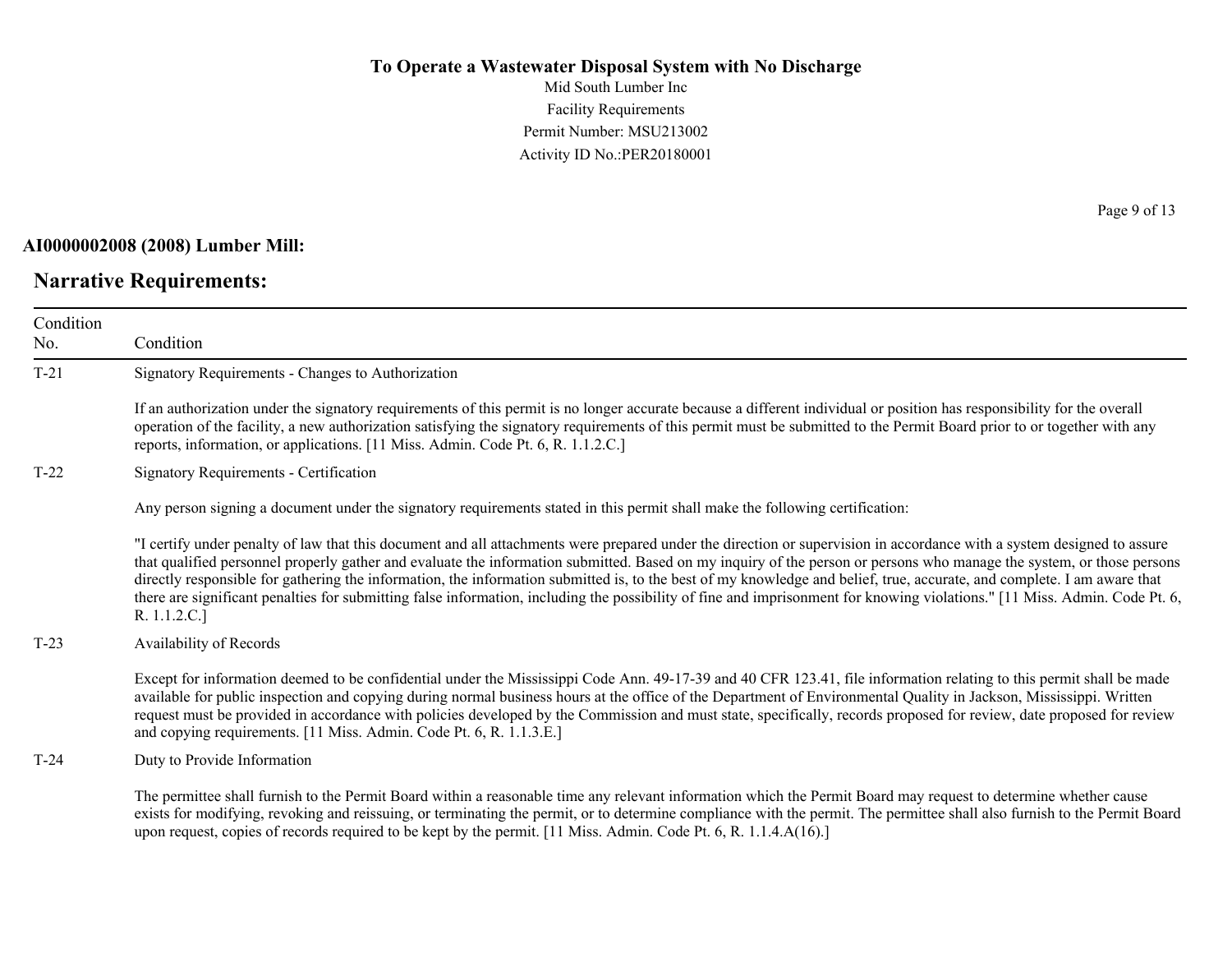Mid South Lumber Inc Facility Requirements Permit Number: MSU213002 Activity ID No.:PER20180001

#### **AI0000002008 (2008) Lumber Mill:**

#### **Narrative Requirements:**

Condition No. Condition T-25 Civil and Criminal Liability (1) Any person who violates a term, condition or schedule of compliance contained within this permit or the Mississippi Water Pollution Control Law is subject to the actions defined by law. (2) Except as provided in permit conditions on "Bypassing" and "Upsets", nothing in this permit shall be construed to relieve the permittee from civil or criminal penalties for noncompliance. (3) It shall not be the defense of the permittee in an enforcement action that it would have been necessary to halt or reduce the permitted activity in order to maintain compliance with the conditions of this permit. [11 Miss. Admin. Code Pt. 6, R.1.1.4.A(24).] T-26 Oil and Hazardous Substance Liability Nothing in this permit shall be construed to preclude the institution of any legal action or relieve the permittee from any responsibilities, liabilities, or penalties to which the permittee is or may be subject to under Section 311 of the Federal Water Pollution Control Act and applicable provisions under Mississippi Law pertaining to transportation, storage, treatment, or spillage of oil or hazardous substances. [11 Miss. Admin. Code Pt. 6, R. 1.1.4.A(23).] T-27 Property Rights The issuance of this permit does not convey any property rights in either real or personal property, or any exclusive privileges, nor does it authorize any injury to private property or any invasion of personal rights, nor any infringement of Federal, State, or local laws or regulations. [11 Miss. Admin. Code Pt. 6, R. 1.1.5.E.] T-28 Severability The provisions of this permit are severable. If any provision of this permit, or the application of any provision of this permit to any circumstances, is challenged or held

invalid, the validity of the remaining permit provisions and/or portions thereof or their application to other persons or sets of circumstances, shall not be affected thereby. [11 Miss. Admin. Code Pt. 6, R. 1.1.4.A(25).]

Page 10 of 13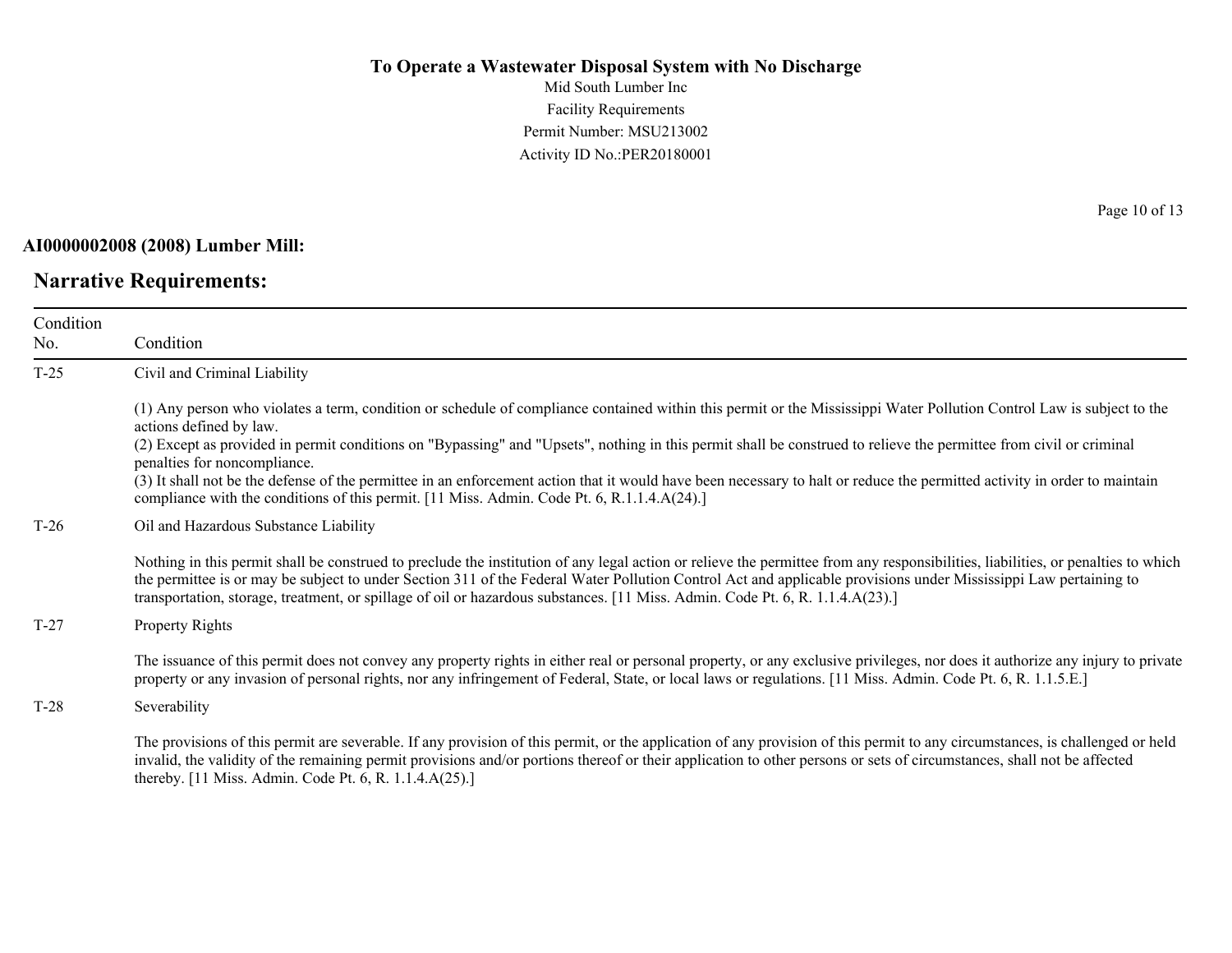Mid South Lumber Inc Facility Requirements Permit Number: MSU213002 Activity ID No.:PER20180001

#### **AI0000002008 (2008) Lumber Mill:**

#### **Narrative Requirements:**

Page 11 of 13

| Condition<br>No. | Condition                                                                                                                                                                                                                                                                                                                                                                                                                                                                                                                                                                                                                                                                                                                                                                                                                                                                                 |  |  |
|------------------|-------------------------------------------------------------------------------------------------------------------------------------------------------------------------------------------------------------------------------------------------------------------------------------------------------------------------------------------------------------------------------------------------------------------------------------------------------------------------------------------------------------------------------------------------------------------------------------------------------------------------------------------------------------------------------------------------------------------------------------------------------------------------------------------------------------------------------------------------------------------------------------------|--|--|
| $T-29$           | Protection of Confidential Information                                                                                                                                                                                                                                                                                                                                                                                                                                                                                                                                                                                                                                                                                                                                                                                                                                                    |  |  |
|                  | (1) Pursuant to Miss. Code Ann. '49-17-39 and 40 CFR 123.41, the Permit Board shall make available to the public all information contained on any form and all public<br>comments on such information. Effluent data and information concerning air or water quality shall also be made available to the public. Information that is determined<br>by the Commission to be trade secrets shall not be disclosed to the public without prior consent of the source of such information. When a claim of confidentiality is<br>made by a person in accordance with the provisions of Miss. Code Ann. '49-17-39, a recommendation on the questions of confidentiality shall be made by the<br>Commission and forwarded to the Regional Administrator (or his/her designee) of EPA for his concurrence in such determination of confidentiality. [11 Miss. Admin.<br>Code Pt. 6, R. 1.1.3.F.] |  |  |
| $T-30$           | Protection of Confidential Information (continued)                                                                                                                                                                                                                                                                                                                                                                                                                                                                                                                                                                                                                                                                                                                                                                                                                                        |  |  |
|                  | (2) A copy of a State, UIC, or NPDES permit application, public notice, fact sheet, draft permit and other forms relating thereto, including written public comment and<br>other reports, files and information relating to the application not classified as confidential information by the Commission pursuant to Part II. B.13.a), shall be available<br>for public inspection and copying during normal business hours at the office of the Department in Jackson, Mississippi. [11 Miss. Admin. Code Pt. 6, R. 1.1.3.F.]                                                                                                                                                                                                                                                                                                                                                            |  |  |
| $T-31$           | Protection of Confidential Information (continued)                                                                                                                                                                                                                                                                                                                                                                                                                                                                                                                                                                                                                                                                                                                                                                                                                                        |  |  |
|                  | (3) Upon determination by the Commission that information submitted by a permit applicant is entitled to protection against disclosure as trade secrets, the information<br>shall be so labeled and otherwise handled as confidential. Copies of the information and a notice of the Commission's action shall be forwarded to the Regional<br>Administrator (or his/her designee). In making its determination of entitlement to protection as a trade secret, the Commission shall follow the procedure set forth in<br>Miss. Code Ann. 149-17-39. In the event the Commission denies the claim of confidentiality, the applicant shall have, upon notification thereof, the right to appeal the<br>Commission's determination in the same manner provided for other orders of the Commission. No disclosure, except to EPA, shall be allowed until any appeal from the                 |  |  |

determination of the Commission is completed. [11 Miss. Admin. Code Pt. 6, R. 1.1.3.F.]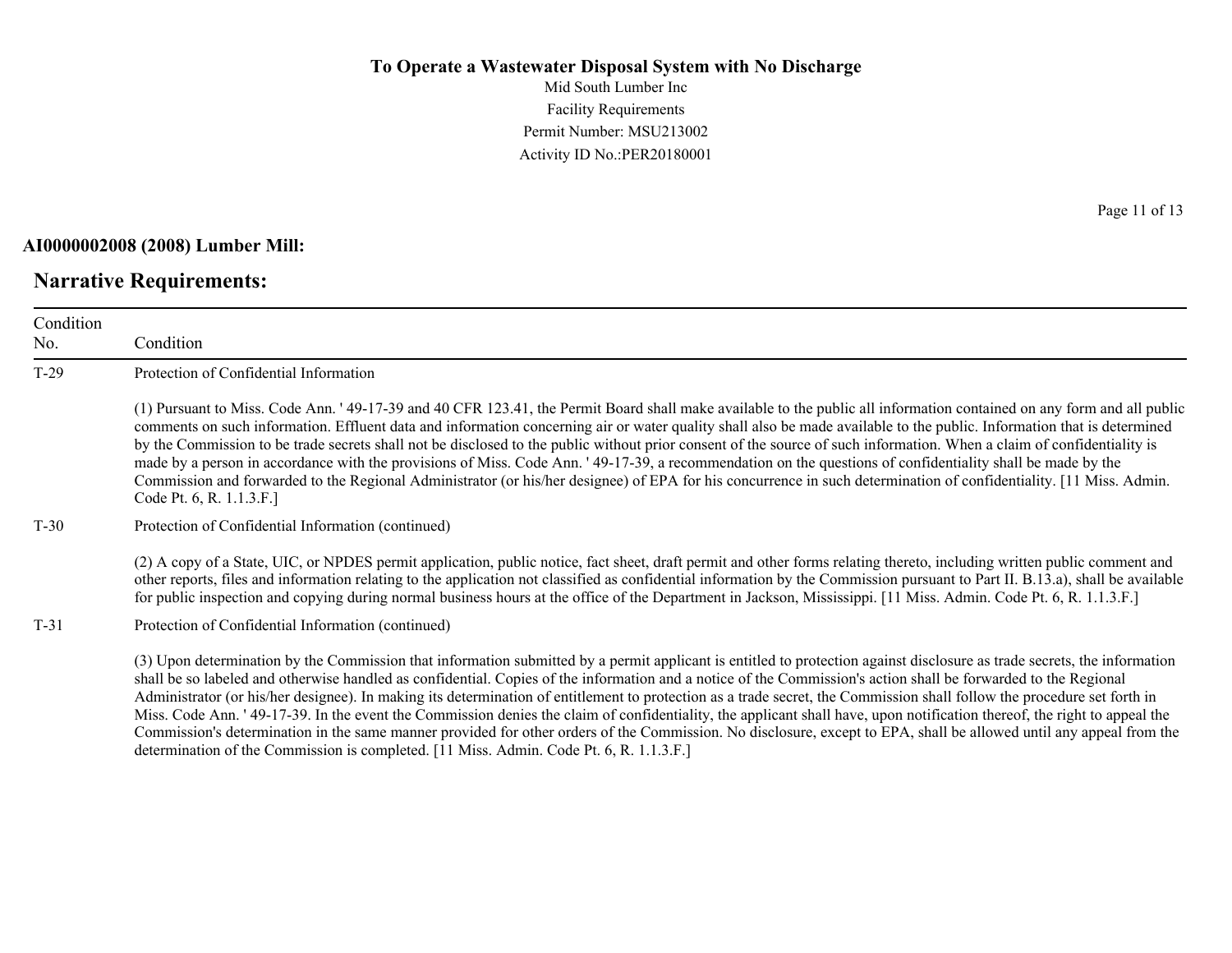Mid South Lumber Inc Facility Requirements Permit Number: MSU213002 Activity ID No.:PER20180001

#### **AI0000002008 (2008) Lumber Mill:**

### **Narrative Requirements:**

Page 12 of 13

| Condition<br>No. | Condition                                                                                                                                                                                                                                                                                                                                                                                                                                                                                                                                                                                                                                                                                                                                                                                                                                                                 |
|------------------|---------------------------------------------------------------------------------------------------------------------------------------------------------------------------------------------------------------------------------------------------------------------------------------------------------------------------------------------------------------------------------------------------------------------------------------------------------------------------------------------------------------------------------------------------------------------------------------------------------------------------------------------------------------------------------------------------------------------------------------------------------------------------------------------------------------------------------------------------------------------------|
| $T-32$           | Spill Prevention and Best Management Plans                                                                                                                                                                                                                                                                                                                                                                                                                                                                                                                                                                                                                                                                                                                                                                                                                                |
|                  | Any permittee which has above ground bulk storage capacity, of more than 1320 gallons or any single container with a capacity greater than 660 gallons, of materials<br>and/or liquids (including but not limited to, all raw, finished and/or waste material) with chronic or acute potential for pollution impact on waters of the State and not<br>subject to Mississippi Hazardous Waste Management Regulations or 40 CFR 112 (Oil Pollution Prevention) regulations shall provide secondary containment as found<br>in 40 CFR 112 or equivalent protective measures such as trenches or waterways which would conduct any tank releases to a permitted treatment system or sufficient<br>equalization or treatment capacity needed to prevent chronic/acute pollution impact. [11 Miss. Admin. Code Pt. 6, R. 1.1.4.A(12)(a).]                                       |
| $T-33$           | Reopener Clause                                                                                                                                                                                                                                                                                                                                                                                                                                                                                                                                                                                                                                                                                                                                                                                                                                                           |
|                  | This permit shall be modified, or alternately, revoked and reissued, to comply with any applicable effluent standard, limitation or storm water regulation issued or<br>approved under Section $301(b)(2)(C)$ , and (D), $304(b)(2)$ , $307(a)(2)$ and $402(p)$ of the Federal Water Pollution Control Act if the effluent standard, limitation or<br>regulation so issued or approved:                                                                                                                                                                                                                                                                                                                                                                                                                                                                                   |
|                  | 1. Contains different conditions or is otherwise more stringent than any effluent limitation in the permit; or<br>2. Controls any pollutant not limited in the permit. [11 Miss. Admin. Code Pt. 6, R. 1.1.4.F(1).]                                                                                                                                                                                                                                                                                                                                                                                                                                                                                                                                                                                                                                                       |
| $T-34$           | <b>Closure Requirements</b>                                                                                                                                                                                                                                                                                                                                                                                                                                                                                                                                                                                                                                                                                                                                                                                                                                               |
|                  | Should the permittee decide to permanently close and abandon the premises upon which it operates, it shall provide a Closure Plan to the Permit Board no later than 90<br>days prior to doing so. This Closure Plan shall address how and when all manufactured products, by-products, raw materials, stored chemicals, and solid and liquid<br>waste and residues will be removed from the premises or permanently disposed of on site such that no potential environmental hazard to the waters of the State will be<br>presented. Closure plan(s) submitted to and approved by Mississippi Department of Environmental Quality for compliance with other environmental regulations will<br>satisfy the closure requirements for those items specifically addressed in the closure plan(s) as long as the closure does not present a potential for environmental hazard |

to waters of the State. [11 Miss. Admin. Code Pt. 6, R. 1.1.4.A(11).]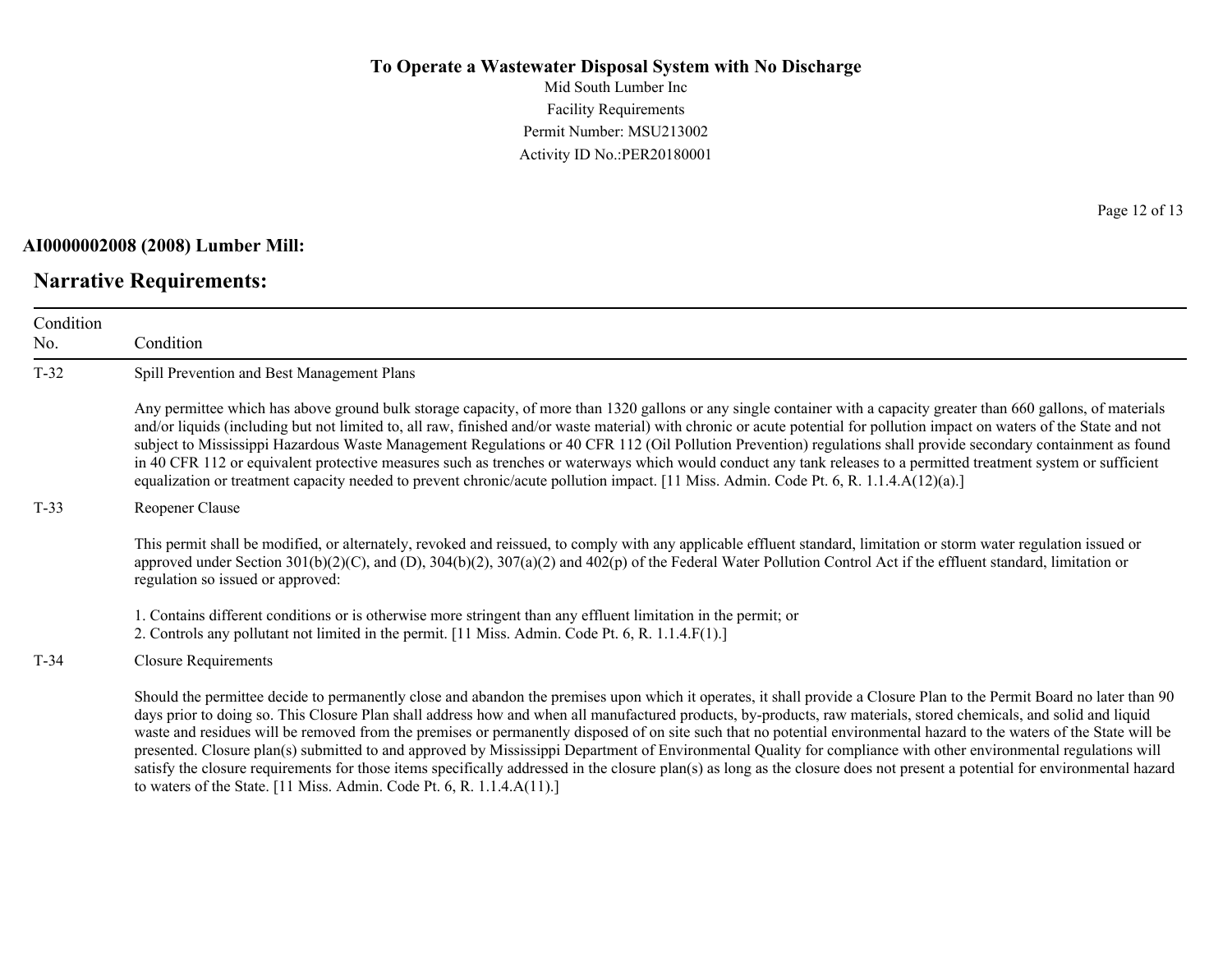Mid South Lumber Inc Facility Requirements Permit Number: MSU213002 Activity ID No.:PER20180001

**AI0000002008 (2008) Lumber Mill:**

## **Narrative Requirements:**

| Condition<br>No. | Condition:                                                                                                                                                                                                                                                                                                                                       |
|------------------|--------------------------------------------------------------------------------------------------------------------------------------------------------------------------------------------------------------------------------------------------------------------------------------------------------------------------------------------------|
| T-35             | Permit Actions                                                                                                                                                                                                                                                                                                                                   |
|                  | The permit may be modified, revoked and reissued, or terminated for cause. The filing of a request by the permittee for a permit modification, revocation and reissuance,<br>or termination, or a modification of planned changes or anticipated noncompliance, does not stay any permit condition. [11 Miss. Admin. Code Pt. 6, R. 1.1.5.C(5).] |

Page 13 of 13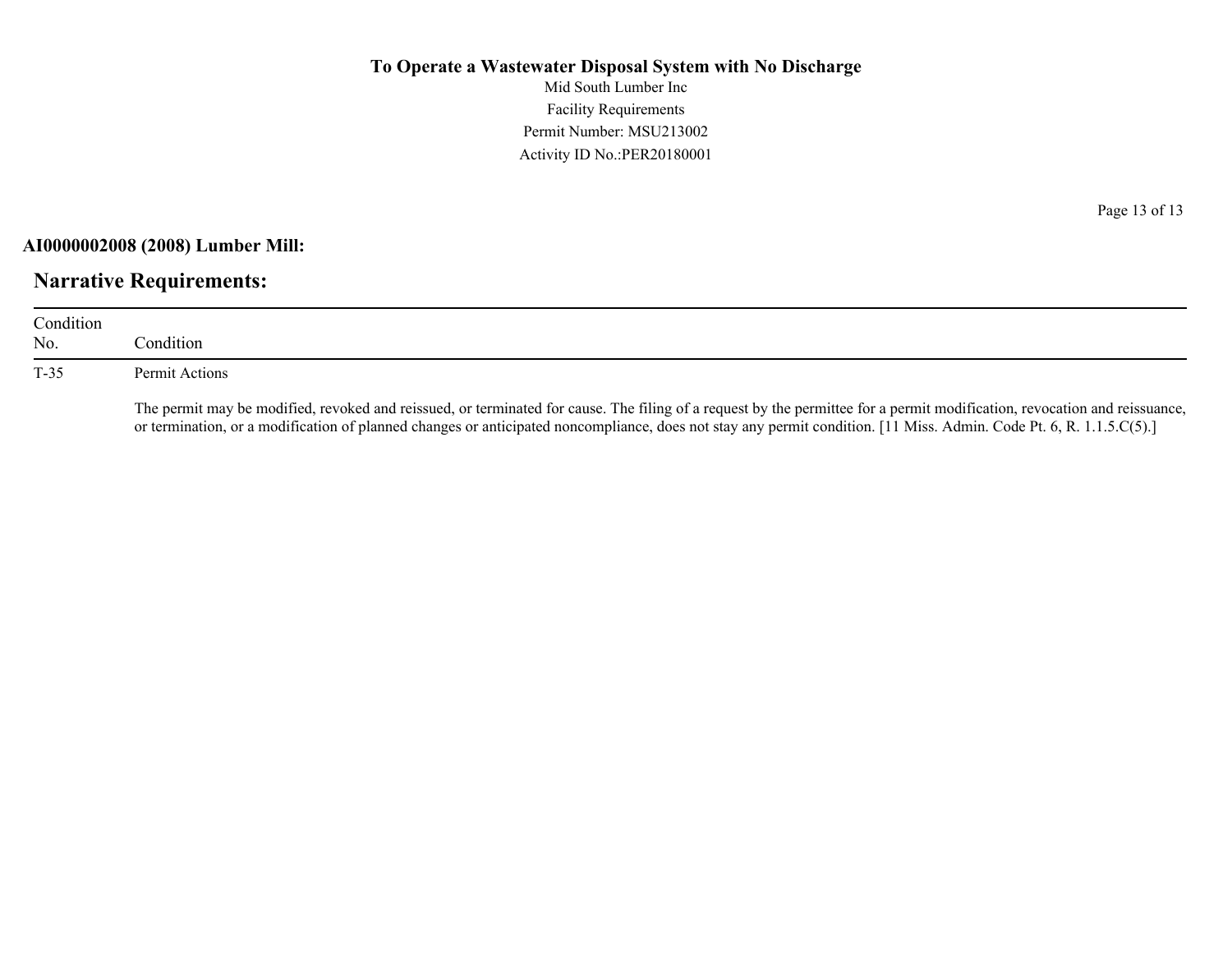## **GENERAL INFORMATION**

Mid South Lumber Inc Meridian, MS Lauderdale County 1115 C Street

**Alternate/Historic Identifiers**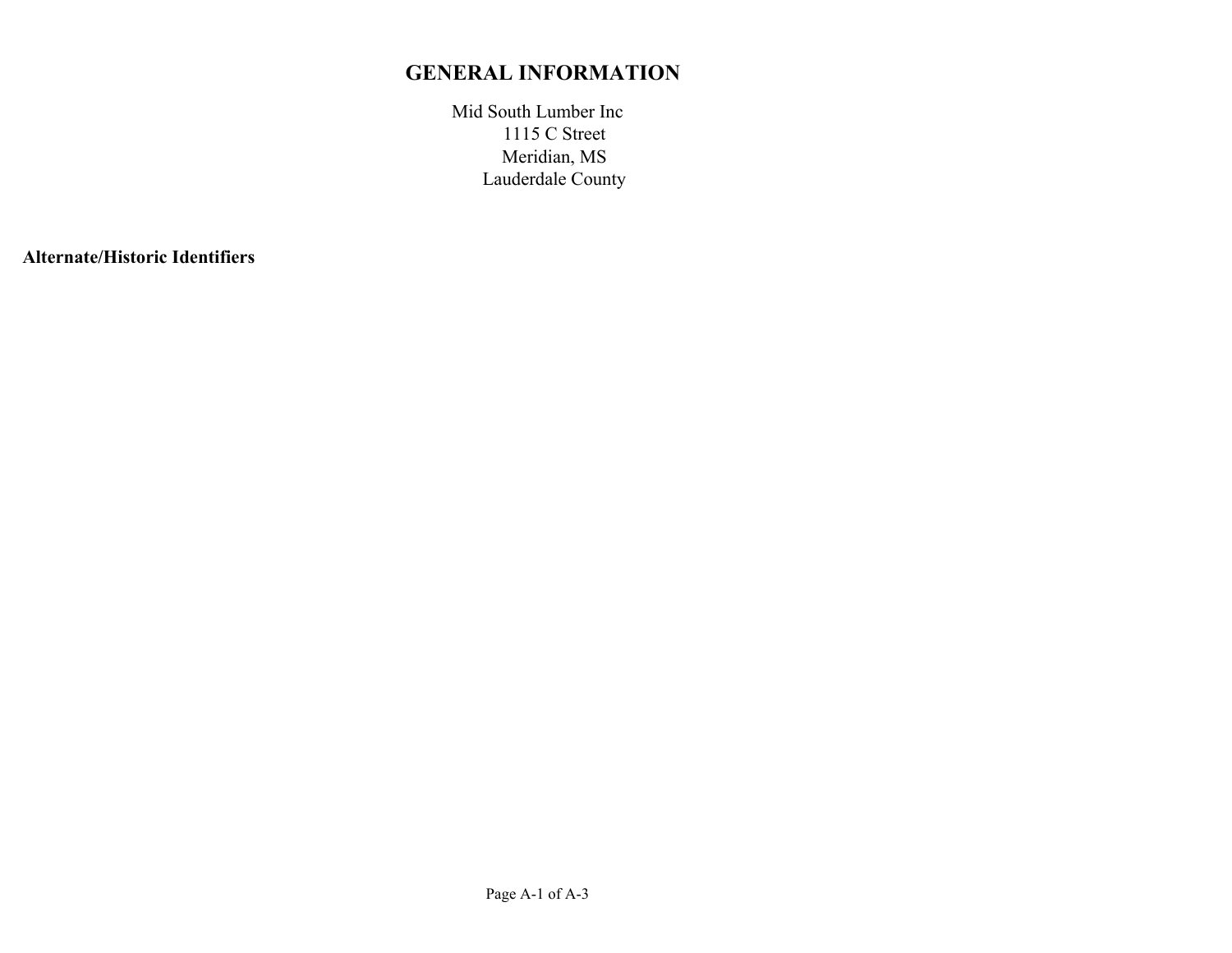## **GENERAL INFORMATION**

| $\overline{ID}$ | <b>Alternate/Historic Name</b> | <b>User Group</b>                          | <b>Start Date</b> | <b>End Date</b> |
|-----------------|--------------------------------|--------------------------------------------|-------------------|-----------------|
| 2008            | Mid South Lumber, Inc.         | Official Site Name                         | 09/21/1994        |                 |
| 2807500012      | Mid South Lumber Inc           | Air-AIRS AFS                               | 10/12/2000        |                 |
| MSD985977891    | Mid South Lumber, Inc.         | Hazardous Waste-EPA ID                     | 03/03/1998        |                 |
| 146000012       | Mid South Lumber, Inc.         | Air-Title V Operating                      | 04/15/1997        | 04/01/2002      |
| 146000012       | Mid South Lumber, Inc.         | Air-Construction                           | 05/17/1999        |                 |
| 146000012       | Mid South Lumber, Inc.         | Air-Construction                           | 10/03/2000        | 10/03/2000      |
| MSR001090       | Mid South Lumber, Inc.         | GP-Baseline                                | 09/21/1994        | 01/17/2001      |
| MS0050407       | Mid South Lumber, Inc.         | Water - NPDES                              | 01/21/2000        | 01/23/2004      |
| MS0050407       | Mid South Lumber, Inc.         | Water - NPDES                              | 11/08/1994        | 11/07/1999      |
| MSP091661       | Mid South Lumber, Inc.         | Water - Pretreatment                       | 04/17/2000        | 03/30/2005      |
| MSR001090       | Mid South Lumber, Inc.         | GP-Baseline                                | 01/17/2001        | 02/02/2006      |
| 146000012       | Mid South Lumber, Inc.         | Air-Title V Operating                      | 01/09/2003        | 12/31/2007      |
| MSR102425       | Mid South Lumber, Inc.         | GP-Construction                            | 01/27/2003        | 03/27/2005      |
| MS0050407       | Mid South Lumber, Inc.         | Water - NPDES                              | 01/23/2004        | 12/30/2008      |
| MSP091661       | Mid South Lumber Inc           | Water - Pretreatment                       | 01/18/2005        | 12/31/2009      |
| MSR001090       | Mid South Lumber, Inc.         | GP-Baseline                                | 02/02/2006        | 01/05/2011      |
| 146000012       | Mid South Lumber, Inc.         | Air-Title V Fee Customer                   | 04/15/1997        |                 |
| 2008 001        | Mid South Lumber Company       | GARD                                       | 12/19/1994        |                 |
| 146000012       | Mid South Lumber Inc           | Air-Title V Operating                      | 01/06/2009        | 12/13/2013      |
| MSG170078       | Mid South Lumber Inc           | <b>GP-Wet Deck</b>                         | 09/10/2009        | 12/31/2010      |
| MSR001090       | Mid South Lumber, Inc.         | GP-Baseline                                | 01/05/2011        | 01/25/2016      |
| MSG170095       | Mid South Lumber Inc           | GP-Wet Deck                                | 02/19/2013        | 04/30/2016      |
| MSU213002       | Mid South Lumber Inc           | Water - SOP                                | 11/12/2013        | 08/23/2018      |
| 146000012       | Mid South Lumber Inc           | Air-Title V Operating                      | 12/13/2013        | 11/30/2018      |
| MSR001090       | Mid South Lumber, Inc.         | GP-Baseline                                | 01/25/2016        | 10/31/2020      |
|                 | <b>Branch</b>                  | Branches Group - Air                       | 07/18/2017        |                 |
|                 | Branch                         | <b>Branches Group - Water</b>              | 07/18/2017        |                 |
|                 | <b>Branch</b>                  | Branches Group - Stormwater-401            | 07/18/2017        |                 |
|                 | <b>Branch</b>                  | <b>Branches Group - Hazardous</b><br>Waste | 08/04/2017        |                 |
| MSG170095       | Mid South Lumber Inc           | <b>GP-Wet Deck</b>                         | 09/20/2017        | 06/30/2022      |
| MSU213002       | Mid South Lumber Inc           | Water - SOP                                | 08/23/2018        | 07/31/2023      |